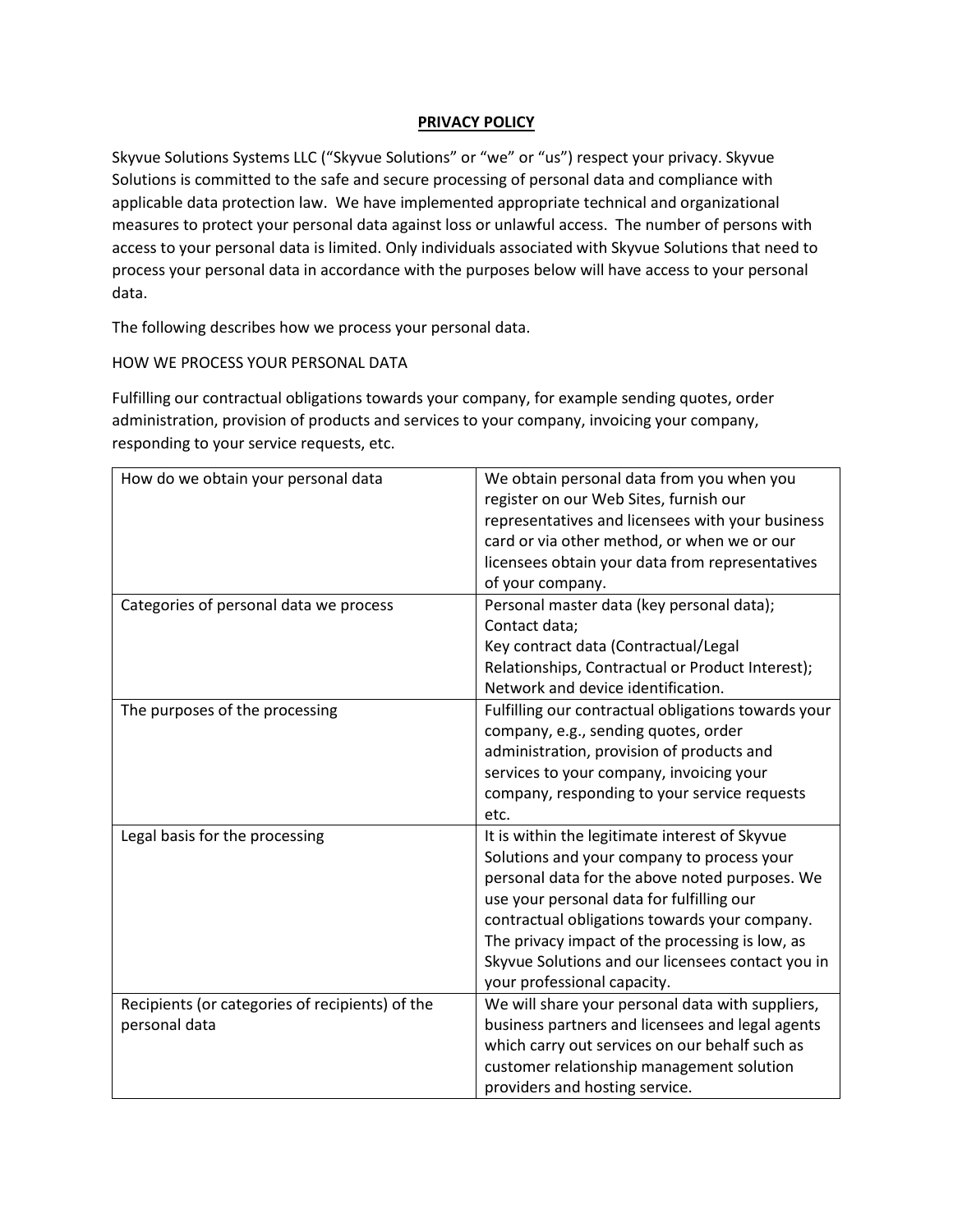| Retention period | We will retain your data for as long as the       |
|------------------|---------------------------------------------------|
|                  | business relationship with your company exists    |
|                  | and for as long as your employment with your      |
|                  | company subsists. We will retain and use your     |
|                  | data during the applicable statutory limitation   |
|                  | periods and as necessary to comply with our legal |
|                  | obligations, resolve disputes and to enforce      |
|                  | agreements.                                       |

Marketing/Prospecting:

| How we have obtained your personal data | You provided your personal data through the use<br>of our Web Sites (e.g. registration form<br>completion allowing the placement of cookies).<br>We may have received your personal data when<br>you supplied us with your business card or via<br>other method, or we may have obtained your<br>personal data from your company. Personal data<br>may also be obtained from third-party data<br>augmentation services. Personal data may have<br>been obtained from our licensees. You may have<br>provided us with personal data over the<br>telephone. If you have registered to attend an<br>event with a third party provider, then we may<br>obtain your personal data from that third party<br>provider, where you have given your consent to<br>such third party provider to supply your personal<br>data to us. |
|-----------------------------------------|--------------------------------------------------------------------------------------------------------------------------------------------------------------------------------------------------------------------------------------------------------------------------------------------------------------------------------------------------------------------------------------------------------------------------------------------------------------------------------------------------------------------------------------------------------------------------------------------------------------------------------------------------------------------------------------------------------------------------------------------------------------------------------------------------------------------------|
| Categories of personal data we process  | Personal master data (key personal data);<br>Contact data;                                                                                                                                                                                                                                                                                                                                                                                                                                                                                                                                                                                                                                                                                                                                                               |
|                                         | Key contract data (Contractual/Legal<br>Relationships, Contractual or Product Interest);                                                                                                                                                                                                                                                                                                                                                                                                                                                                                                                                                                                                                                                                                                                                 |
|                                         | Network and device identification.                                                                                                                                                                                                                                                                                                                                                                                                                                                                                                                                                                                                                                                                                                                                                                                       |
| The purposes of the processing          | Informing you via any means (including via email,<br>telephone, text message, social media, post, or in<br>person) about our products, services,<br>publications and events which we think may be of<br>interest to you and your company, based on<br>previous purchases and interest shown in Skyvue                                                                                                                                                                                                                                                                                                                                                                                                                                                                                                                    |
|                                         | Solutions's products and services.                                                                                                                                                                                                                                                                                                                                                                                                                                                                                                                                                                                                                                                                                                                                                                                       |
| Legal basis for the processing          | Unless we explicitly request your consent to<br>process your personal data, we rely on Skyvue<br>Solutions's and your company's legitimate<br>interest to send you relevant marketing<br>communications. The privacy impact of the                                                                                                                                                                                                                                                                                                                                                                                                                                                                                                                                                                                       |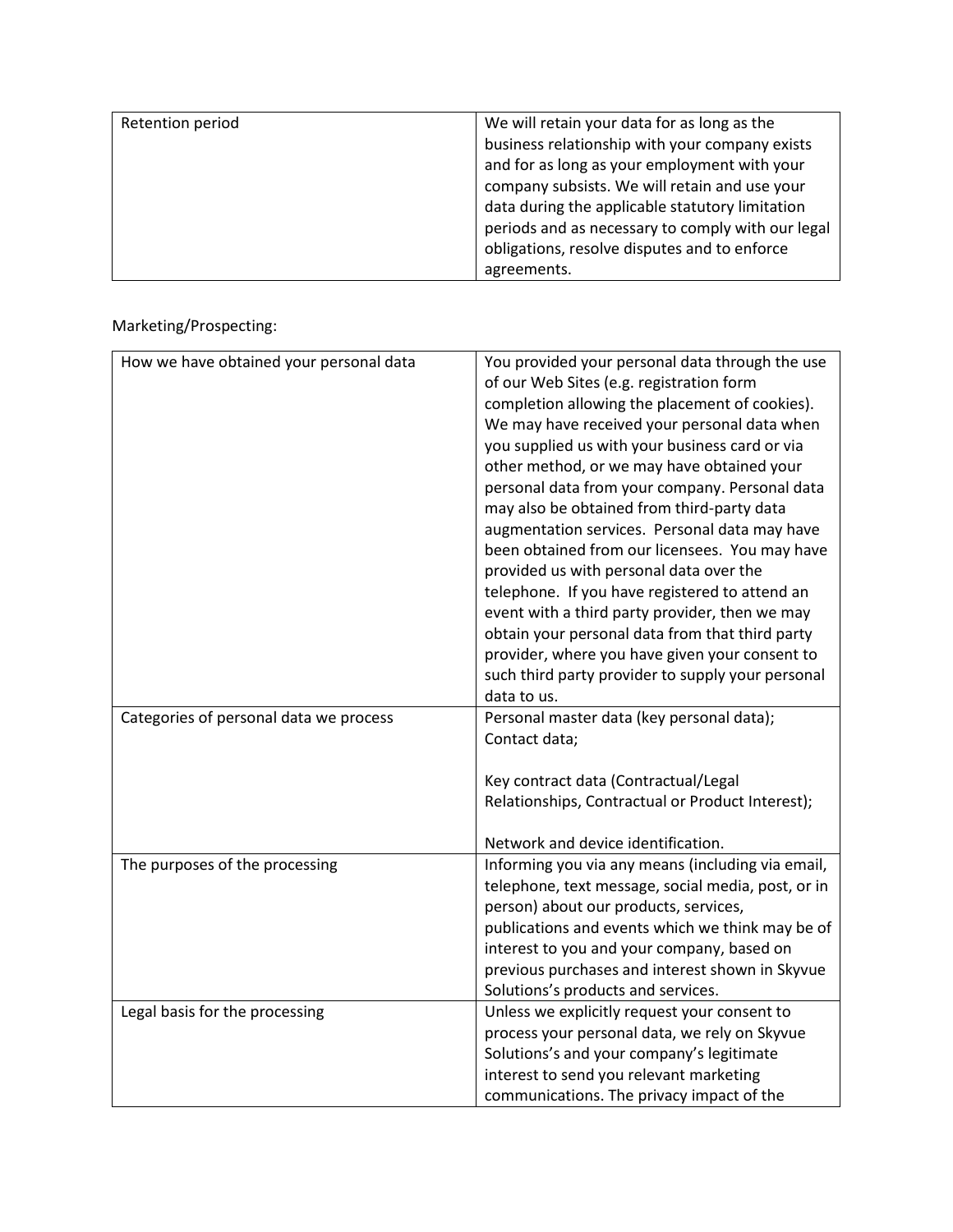|                                                 | processing of your personal data is low, as Skyvue<br>Solutions contacts you in your professional<br>capacity. You can opt out of processing for direct |
|-------------------------------------------------|---------------------------------------------------------------------------------------------------------------------------------------------------------|
|                                                 | marketing purposes by clicking on the                                                                                                                   |
|                                                 | "Unsubscribe" link situated within any marketing                                                                                                        |
|                                                 | emails sent to you. You also have the right to                                                                                                          |
|                                                 | object to the processing at any time by                                                                                                                 |
|                                                 | contacting Email: legal@skyvuesolutions.com.                                                                                                            |
|                                                 | Where you withdraw your consent or                                                                                                                      |
|                                                 | unsubscribe (as applicable), we will retain certain                                                                                                     |
|                                                 | personal data (only to the extent that it is                                                                                                            |
|                                                 | absolutely required) on our "do not contact" list.                                                                                                      |
| Recipients (or categories of recipients) of the | We will share your personal data with suppliers,                                                                                                        |
| personal data                                   | business partners and licensees and legal agents                                                                                                        |
|                                                 | that carry out services on our behalf such as                                                                                                           |
|                                                 | marketing solution providers.                                                                                                                           |
| Retention period                                | We will process your personal data unless you                                                                                                           |
|                                                 | opt out of the processing for direct marketing                                                                                                          |
|                                                 | purposes.                                                                                                                                               |

Customers Testimonials, Comments and Reviews:

| How we have obtained your personal data         | We obtain your personal data through the           |
|-------------------------------------------------|----------------------------------------------------|
|                                                 | completion of a release document which is          |
|                                                 | available online as well as when you submit to us  |
|                                                 | your personal data for purposes of a testimonial,  |
|                                                 | comment or review.                                 |
| Categories of personal data we process          | Contact details, job role and key personal data    |
| The purposes of the processing                  | The processing is required for the purpose of      |
|                                                 | providing reviews to our client base in support or |
|                                                 | otherwise, of our products, services and           |
|                                                 | software.                                          |
| Legal basis for the processing                  | We have obtained your prior, informed consent      |
|                                                 | to the processing.                                 |
| Recipients (or categories of recipients) of the | Recipients (or categories of recipients) of the    |
| personal data                                   | personal data                                      |
| Retention period                                | For as long as is necessary unless you withdraw    |
|                                                 | your consent to the processing.                    |

\*\*Where Skyvue Solutions has sought your consent to the processing of your personal data then you can withdraw your consent at any time by contacting Email: [legal@skyvuesolutions.com.](mailto:legal@skyvuesolutions.com)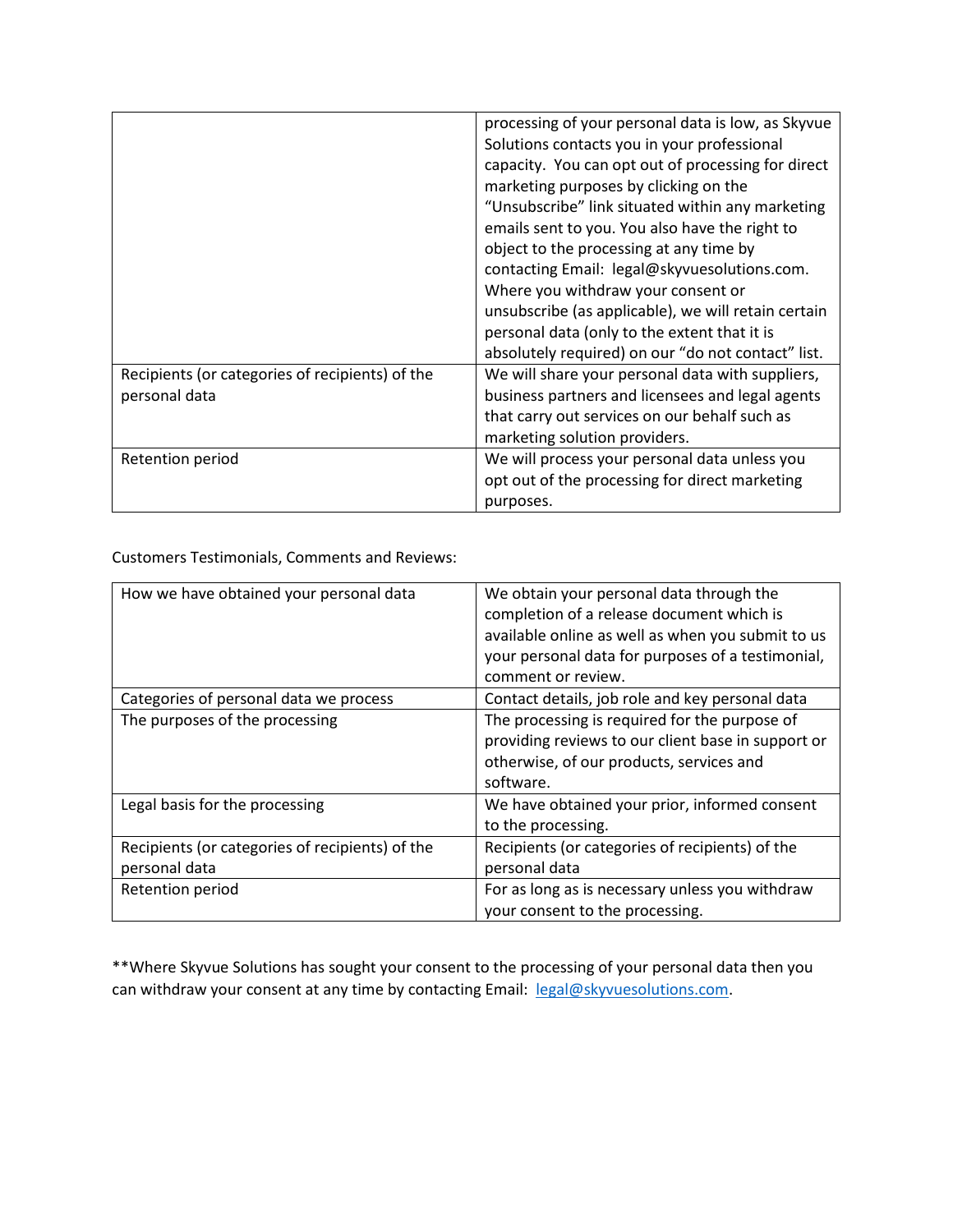#### WHAT ARE YOUR RIGHTS?

You are entitled to know what personal data we are processing about you. You have the right to request access to your personal data and you can request that we provide a copy of such data to you. You are entitled to have incorrect personal data regarding you corrected, and in some cases, you may request that we delete your personal data. You also have the right to object to certain processing of your personal data, and request that the processing of your personal data be limited. Limitation or deletion of your personal data may result in Skyvue Solutions not being able to fulfill its commitments to you. You also have the right to request data portability, where your personal data would be extracted in a machine-readable format and transferred to you. Skyvue Solutions may not always be obliged to comply with a request from you for deletion, restriction, objection or data portability. Additional circumstances such as exercising the right of freedom of expression and information, compliance with a legal obligation which requires processing by EU or Member State law or processing for establishment, exercise or defense of legal claims can justify further processing by Skyvue Solutions. Skyvue Solutions will assess the eligibility of your request and inform you about Skyvue Solutions's decision and reasoning. Where you have given us your consent to process your personal data, you can withdraw your consent at any time and without justification. Where you withdraw your consent, certain personal data (only to the extent that it is absolutely required), will be retained on our "do not contact" list.

If you have questions regarding how we process Personal Data concerning you, you are most welcome to contact us at Email: legal@skyvuesolutions.com.

### OBJECTIONS AND COMPLAINTS

If you have any objections or complaints with the way in which we process your personal data, you have the right to lodge a complaint with the relevant data protection supervisory authority, where the applicable laws provide for such remedy.

IDENTITY OF THE PRIVACY OFFICER

The Skyvue Solutions Privacy Officer can be contacted at: [legal@skyvuesolutions.com.](mailto:legal@skyvuesolutions.com)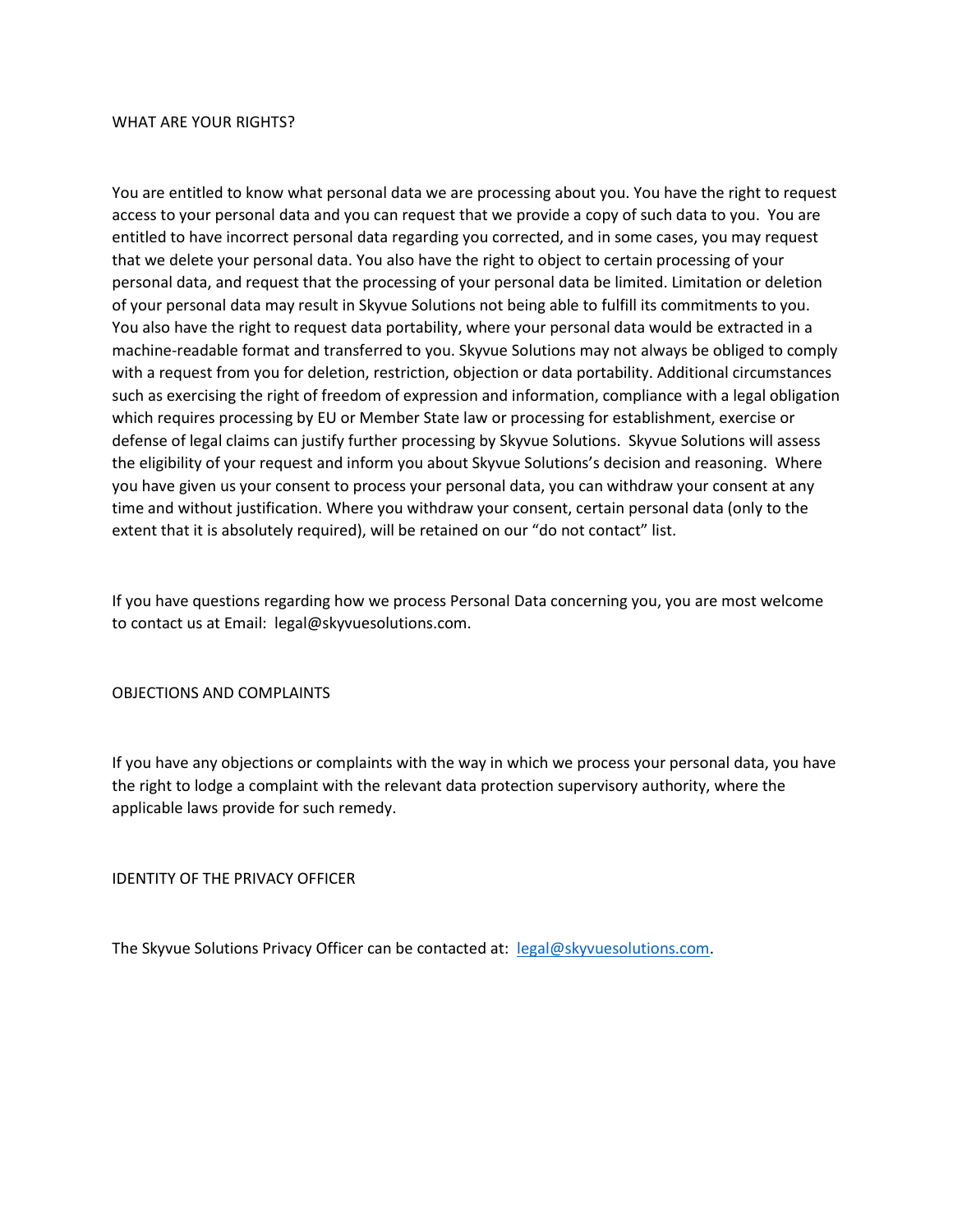### INFORMATION REGARDING COOKIES

When you view this Web Site, or any other hyperlinked Web Site, we may store some information on your local computer in the form of a "cookie", which allows us to adjust our Web Site to better match your preferences. Cookies are also used to collect general usage and volume statistical information that does not include personal information.

A cookie is a small text file, which the Web Site you are visiting saves on your local computer. Cookies are used by many Web Sites to give visitors access to a range of various functions. The information contained in the cookie can be used to monitor a user's browsing behavior.

There are two types of cookies: persistent cookies and session cookies.

Persistent cookies save a file for an extended period on your computer and are used, for example, with functions that describe what information is new since you last visited the particular Web Site. Session cookies are stored temporarily in your computer's memory while you are visiting the Web Site and browsing a page, and are used, for example, to determine what language you have chosen. Session cookies are not stored in your computer for an extended period, but are deleted when you close your browser.

Skyvue Solutions uses both types of cookies for the following purposes: (i) to collect visitor statistics; (ii) to enable the user to remain logged in to e.g. the subscription service on our Web Site; (iii) to remember user preferences, e.g. language, font size, etc.; and (iv) to remember user agent properties, e.g. screen resolution, connection speed, etc.

### Third-Party Cookies

The use of cookies by our partners, affiliates, tracking utility companies, and service providers is not covered by our Privacy Policy. We do not have access to or control over these cookies. Our partners, affiliates, tracking utility companies, and service providers may use cookies to improve your Web Site experience.

### BEHAVIORAL TARGETING/RE-TARGETING

We partner with a third party advertising network to either display advertising on our Web Site or to manage our advertising on other Web Sites. Our ad network partner uses cookies and web beacons to collect non-personally identifiable information about your activities on this and other Web Sites to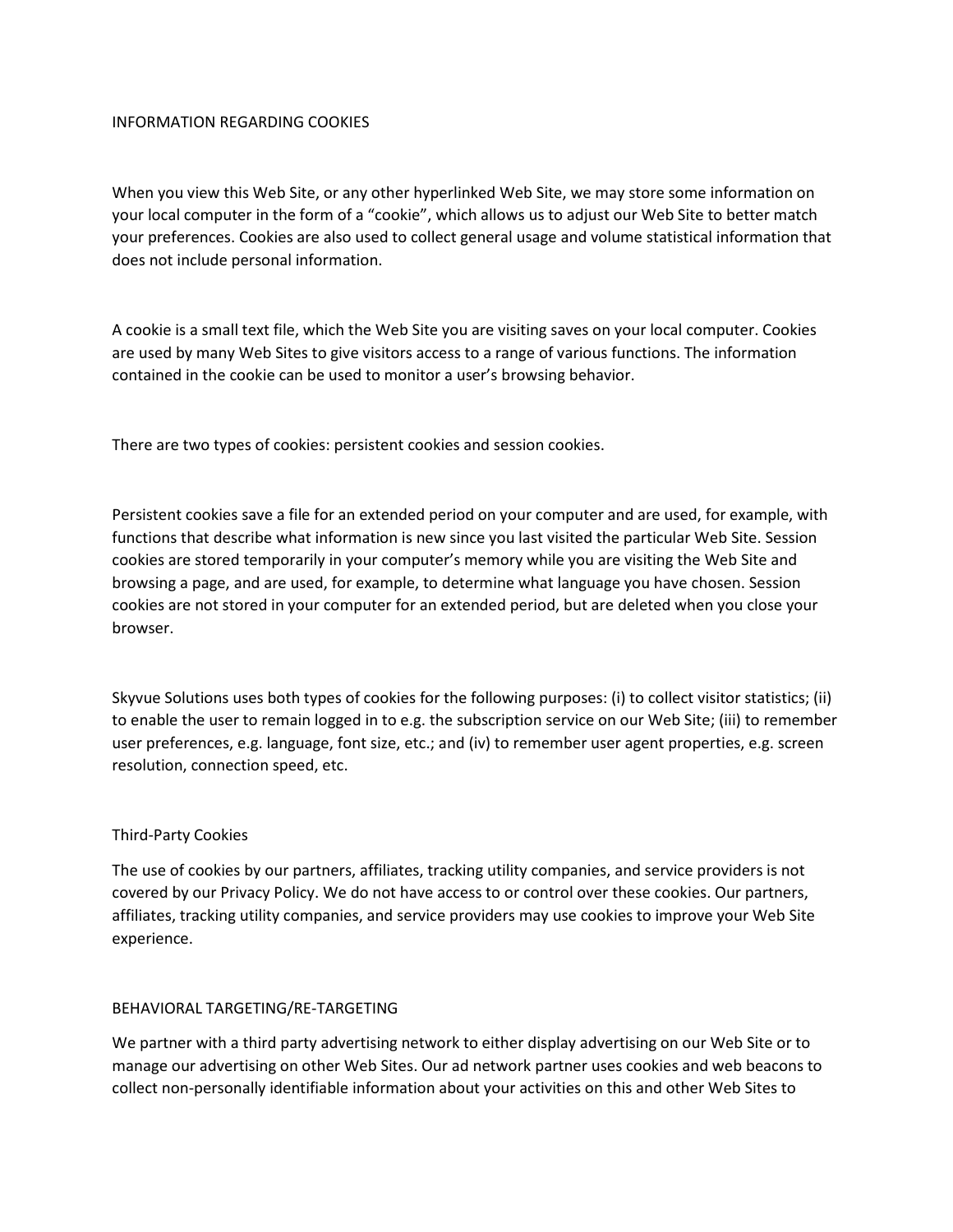provide you targeted advertising based upon your interests. If you wish to not have this information used for the purpose of serving you targeted ads, you may opt-out by contacting the third-party advertising network. Please note this does not opt you out of being served advertising. You will continue to receive generic ads.

### Google Analytics

This Web Site uses Google Analytics, a web analytics service provided by Google Inc. ("Google"). Google Analytics uses "cookies", text files that are stored on your computer to help analyze the use of the Web Site. The information generated by the cookie about your use of this Web Site (including your IP address) might be sent to a Google server in the U.S. and stored there. Under the authority of Skyvue Solutions, Google will use this information to evaluate your use of our Web Site, compile reports on Web Site activity for and provide other Web Site activity and internet related services for Skyvue Solutions. In addition, Google may also transfer this information to third parties if required by law or if third parties process the information on Google's behalf. To see details on what Google Analytics collects and how it is used please refer to https://marketingplatform.google.com/about/.

You may refuse the use of cookies by changing the settings on your browser. Alternatively, if available for your browser, you can use the "Google Analytics Opt-out Browser Add-on" available at http://tools.google.com/dlpage/gaoptout?hl=en. We would point out, however, that if you refuse the use of cookies, you may not be able to use all the features of this Web Site.

### HOW TO AVOID COOKIES

You can set your browser to block cookies. The procedure for blocking cookies will depend on what browser you are using. Access 'Help' or the appropriate menu in your browser for instructions. You can also remove persistent cookies by following directions provided in your Internet browser's "help" file. If you reject or remove cookies, you may still use our Web Site, but your ability to use some areas of our Web Site, such as contests or surveys, will be limited.

### LINKS TO OTHER WEB SITES

Our Web Site includes links to other Web Sites whose privacy practices may differ from those described in this Privacy Policy. If you submit personal information to any of those third party Web Sites, your information is governed by their privacy policies. We encourage you to carefully read the Privacy Policy of any Web Site you visit.

### SOCIAL MEDIA WIDGETS

Our Web Site includes social media features, such as the "Facebook" button, and widgets, such as the "Share This" button or interactive mini-programs that run on our Web Site. These features and widgets